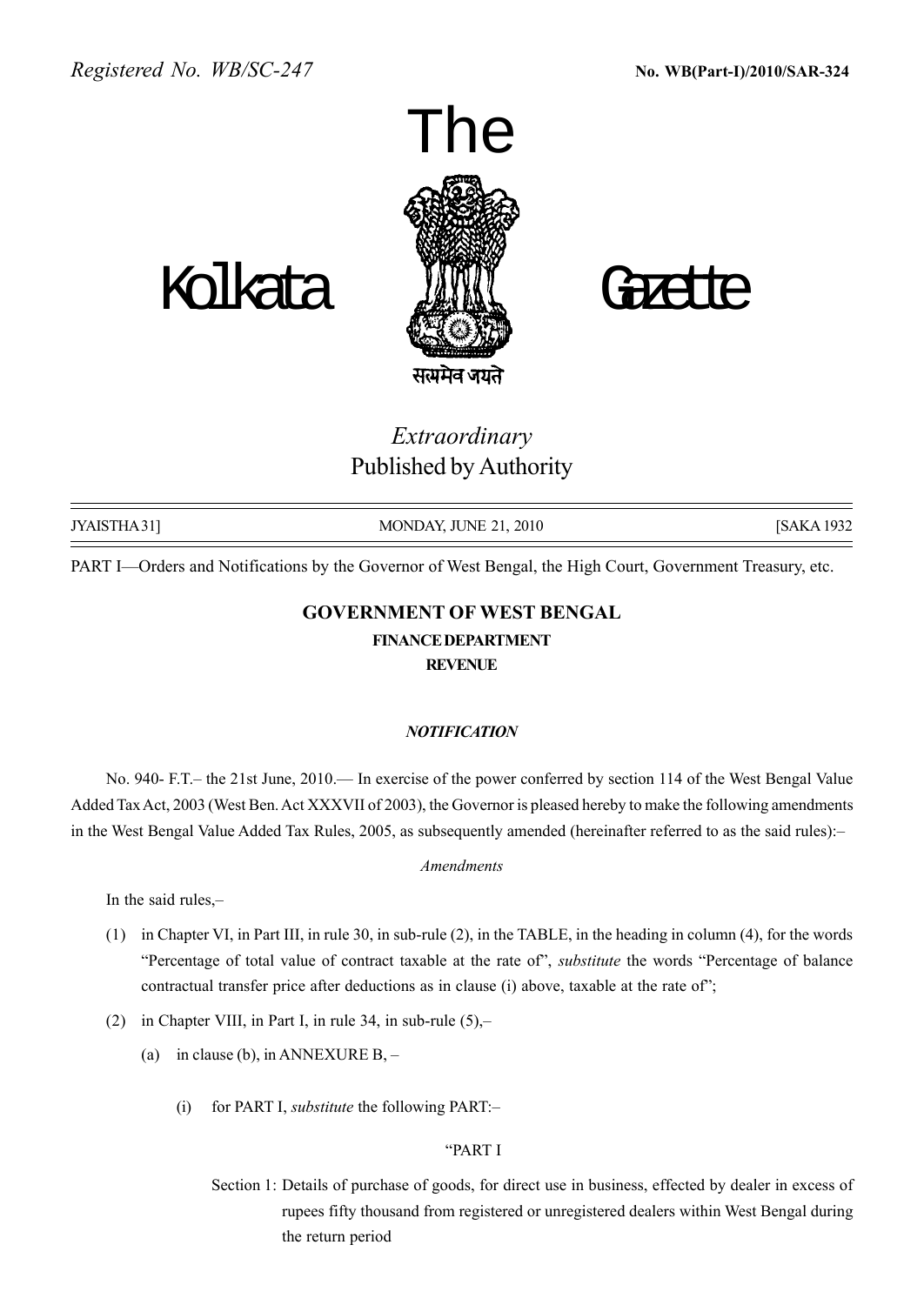| Sl. | Name of the dealer  | Registration | Total              | Major     | No. of tax       | Total tax |
|-----|---------------------|--------------|--------------------|-----------|------------------|-----------|
| No. | from whom goods     | certificate  | purchase during    | group of  | invoice,         | involved  |
|     | were purchased      | No., if any  | the period         | commodity | invoice,         |           |
|     | with postal address |              | (inclusive of tax) |           | bill, cash memo. |           |
|     |                     |              |                    |           | received         |           |

Section 2: Purchase of goods for direct use in business not exceeding rupees fifty thousand during the return period

|                                                                 | Purchase<br>amount<br><i>(inclusive)</i><br>of tax) | Tax<br>charged,<br>if any |   |
|-----------------------------------------------------------------|-----------------------------------------------------|---------------------------|---|
|                                                                 | (Rs.)                                               | (Rs.)                     |   |
| Total purchase of goods for direct use in business—             |                                                     |                           |   |
| from registered dealers within West Bengal<br>$\left( 1\right)$ |                                                     |                           |   |
| from unregistered dealers or persons within West Bengal<br>(11) |                                                     |                           | " |

(ii) for PART II, *substitute* the following PART: $-$ 

# ìPART II

Section 1: Details of sales of goods to registered dealers within West Bengal in excess of rupees fifty thousand during the return period

| Sl. | Name of the          | Registration | Total sales                        | Major group of | No. of tax     | Total tax |
|-----|----------------------|--------------|------------------------------------|----------------|----------------|-----------|
| No. | registered dealer to |              | certificate No., during the period | commodity      | invoice issued | involved  |
|     | whom goods were      | if any       | (inclusive of tax)                 |                |                |           |
|     | sold with postal     |              |                                    |                |                |           |
|     | address              |              |                                    |                |                |           |

Section 2: Sales during the period not exceeding rupees fifty thousand to registered dealers within West Bengal

| Turnover of sale during the period not exceeding rupees fifty |     |
|---------------------------------------------------------------|-----|
| thousand to registered dealers within West Bengal             | 52. |

(iii) for PART III, *substitute* the following PART: $-$ 

# ìPART III

Section 1: Details of sales of goods to unregistered dealers or persons within West Bengal in excess of rupees fifty thousand during the return period

| Sl. | Name of the     | Total sales | Major group  | No. of tax     | Total tax |
|-----|-----------------|-------------|--------------|----------------|-----------|
| No. | unregistered    | during the  | of commodity | invoice issued | involved  |
|     | dealer to whom  | period      |              |                |           |
|     | goods were sold |             |              |                |           |
|     | with postal     |             |              |                |           |
|     | address         |             |              |                |           |

Section 2: Total sale during the period not exceeding rupees fifty thousand to unregistered dealers or persons within West Bengal

| Turnover of sale during the period not exceeding rupees fifty thousand | Rs. |     |
|------------------------------------------------------------------------|-----|-----|
| to unregistered dealers or persons within West Bengal                  |     | 52. |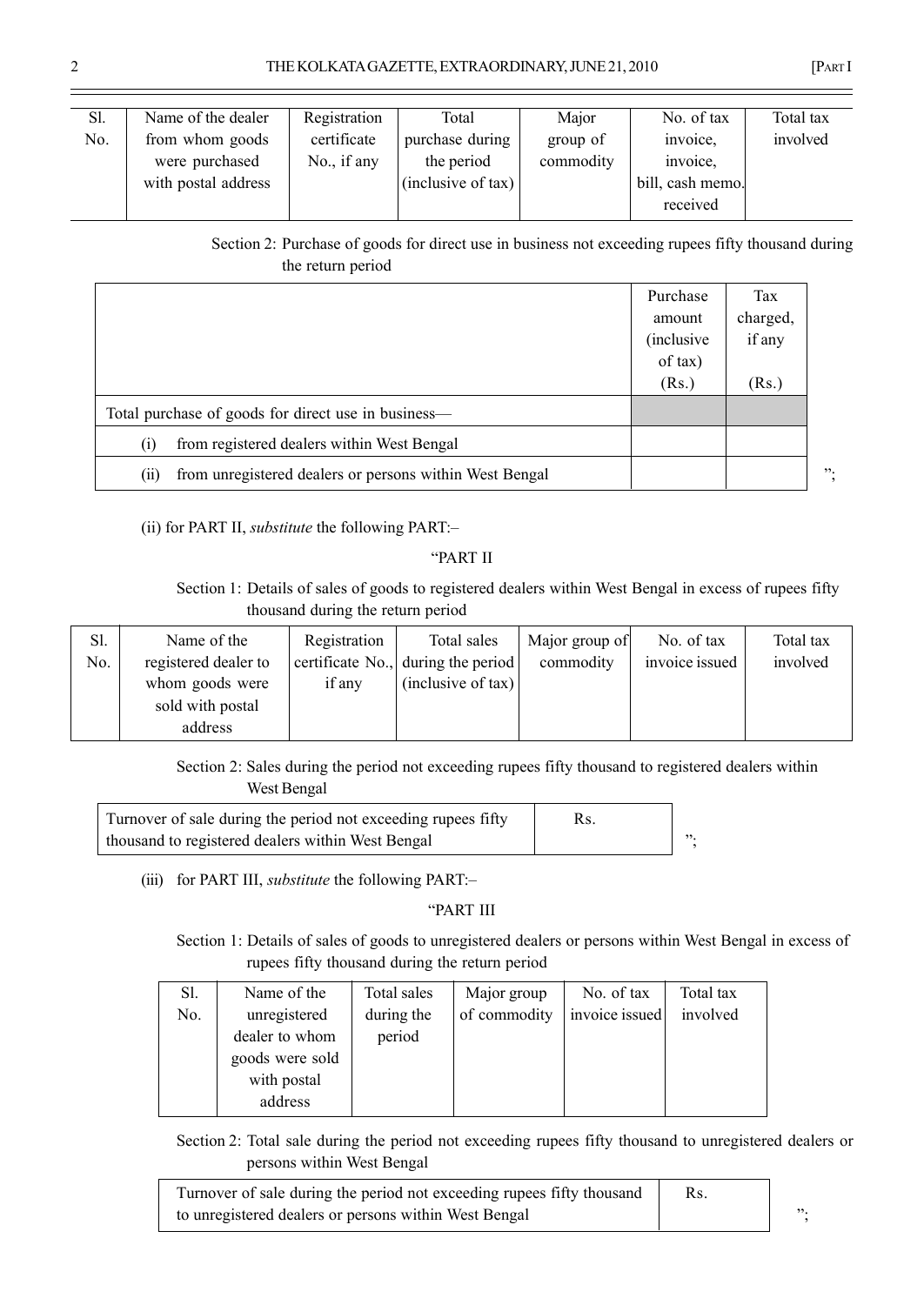(b) for clause (d), *substitute* the following clause: $-\frac{1}{\sqrt{2}}$ 

ì(d) anAnnexure D as mentioned below, where the dealer is a works contractor and claims deduction in terms of clause (b) of sub-section (2) of section 18 or claims deduction and computes tax in terms of sub-section  $(3)$  of section 18, duly verified by him:-

#### ANNEXURE D

# Annexure to return to be filled in respect of claim of deduction under clause (b) of sub-section (2), and/or sub-section (3), of section 18 for labour, service and other like charges as shown in return and about tax payable on taxable contractual transfer price

|      | <b>RETURN PERIOD</b> |    |   |         |    |    |   |  |  |  | <b>REGISTRATION NUMBER</b> |  |  |  |
|------|----------------------|----|---|---------|----|----|---|--|--|--|----------------------------|--|--|--|
|      | DD                   | MM | W |         | DD | МM | W |  |  |  |                            |  |  |  |
| From |                      |    |   | T<br>10 |    |    |   |  |  |  |                            |  |  |  |
|      |                      |    |   |         |    |    |   |  |  |  |                            |  |  |  |

Computation of Taxable Contractual Transfer Price and tax has been made by [Put in appropriate box]:—

Self-accounting Method under rule  $30(1)$  and/or Using the Table as given in rule  $30(2)$ [ascertained from accounts]

#### PART I

Statement about deduction for labour, service and other like charges u/s 18(2)(b) read with rule 30(1)

|                                                       | 1st month | 2nd month | 3rd month |
|-------------------------------------------------------|-----------|-----------|-----------|
|                                                       | Rs.       | Rs.       | Rs.       |
| Contractual Transfer Price [CTP] involved             |           |           |           |
| Deductions :-                                         |           |           |           |
| CTP of tax-free goods [sec. $18(2)(a)$ ]<br>(a)       |           |           |           |
| Payments to sub-contractors [sec. $18(2)(c)$ ]<br>(b) |           |           |           |
| Other CTP [sec. $18(2)(d)$ read with rule ]<br>(c)    |           |           |           |

| Related deductions under section $18(2)(b)$ shown in<br>serial no. $33(b)$ of Form $14/Form14D$ :-                                     |  |  |
|----------------------------------------------------------------------------------------------------------------------------------------|--|--|
| Labour charges for execution of works<br>(1)                                                                                           |  |  |
| Charges for planning designing and architect fees<br>(i)                                                                               |  |  |
| Charges for obtaining on hire or otherwise<br>(111)<br>machinery and tools for execution of works contract                             |  |  |
| (iv) Cost of consumables, like water etc                                                                                               |  |  |
| Cost of establishment and similar expenses of the<br>(v)<br>contractor to the extent it is related to supply of<br>labour and services |  |  |
| (vi) Profit earned by the contractor to the extent it is related<br>to supply of labour and services                                   |  |  |
| Total deduction for serial no.33(b) in terms of rule $30(1)$ :                                                                         |  |  |

[Deduction as ascertained from books of accounts]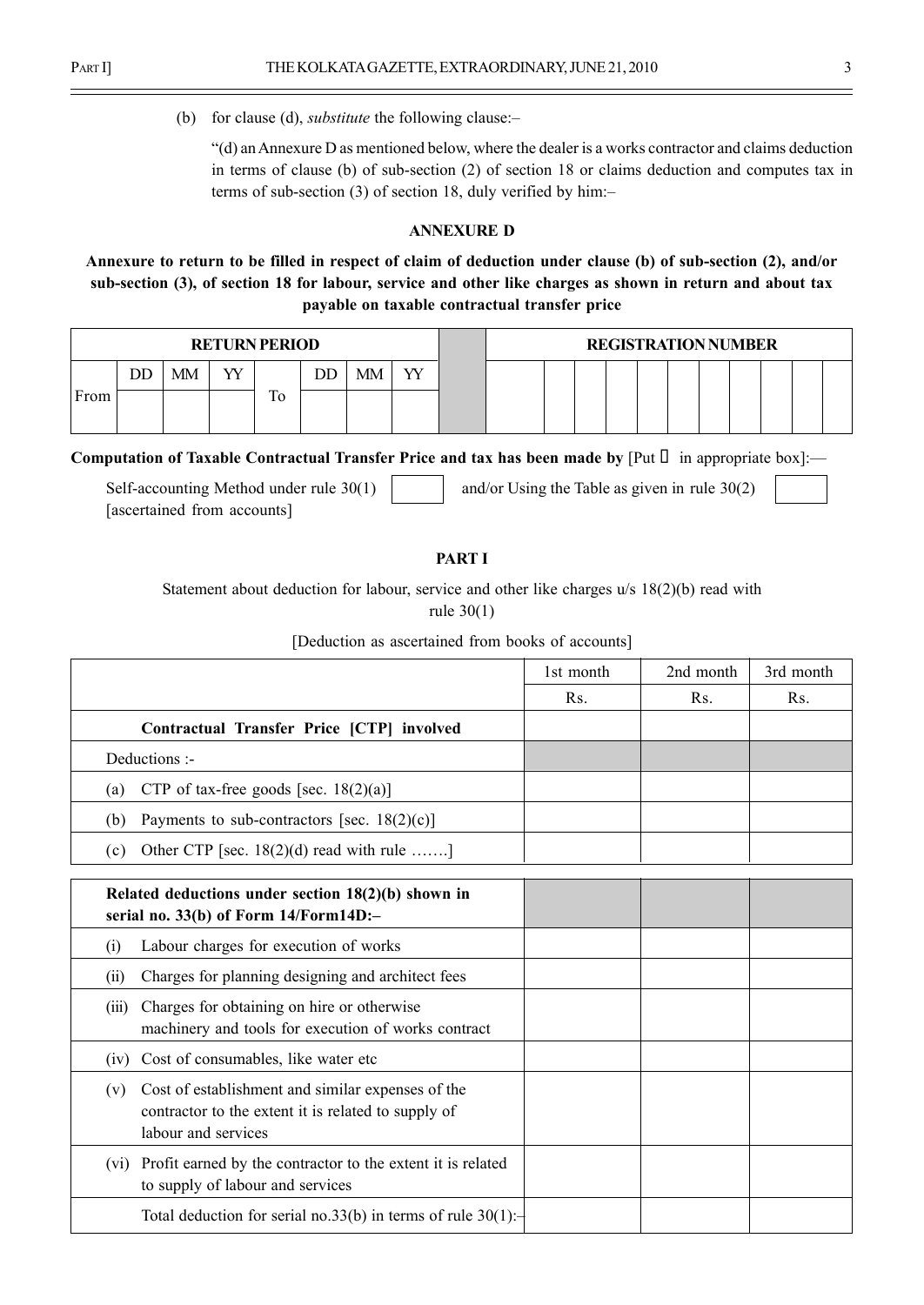| Taxable contractual transfer price taxable $\omega$ 4%    |  |  |
|-----------------------------------------------------------|--|--|
| Taxable contractual transfer price taxable $\omega$ 12.5% |  |  |

# PART II

Statement about deduction for labour, service and other like charges and computation of tax on taxable contractual transfer price in terms of section 18(3) read with rule 30(2)

| Sl.<br>No.        | Nature of<br>works<br>contract<br>[refer to<br>rule<br>$30(2)$ ] | Contractual<br>Transfer<br>Price<br>involved | Deduction,<br>if any, $u/s$<br>18(2)(a)<br>for tax-<br>free goods | Deduction, if any,<br>$u/s$ 18(2)(c) and/or<br>$18(2)(d)$ for<br>payment to<br>subcontractor and/or<br>other CTP | Deduction<br>$u/s$ 18(2)(b)<br>as per rule<br>$30(2)$ , after<br>deductions in<br>col. $4 & 5$ | Taxable<br>Contractual<br>Transfer<br>Price | Break-up of<br>Taxable<br>Contractual<br>Transfer<br>Price |                         |
|-------------------|------------------------------------------------------------------|----------------------------------------------|-------------------------------------------------------------------|------------------------------------------------------------------------------------------------------------------|------------------------------------------------------------------------------------------------|---------------------------------------------|------------------------------------------------------------|-------------------------|
|                   |                                                                  | (Rs.)                                        | (Rs.)                                                             | (Rs.)                                                                                                            | (Rs.)                                                                                          | (Rs.)                                       |                                                            | (Rs.)                   |
| $\left( l\right)$ | (2)                                                              | (3)                                          | (4)                                                               | (5)                                                                                                              | (6)                                                                                            | (7)                                         | (a)<br>@4%                                                 | (8)<br>(b)<br>$@12.5\%$ |
|                   |                                                                  |                                              |                                                                   |                                                                                                                  |                                                                                                |                                             |                                                            |                         |
| Total:            |                                                                  |                                              |                                                                   |                                                                                                                  |                                                                                                |                                             |                                                            |                         |

[Deduction and computation using the Table given in rule 30(2)]

Signature of the Dealer

Date:\_\_\_\_\_\_\_\_\_\_\_\_\_\_\_\_\_\_\_ Status \_\_\_\_\_\_\_\_\_\_\_\_\_\_\_\_\_\_\_\_\_\_\_\_\_\_\_\_\_\_\_\_\_\_\_\_\_\_\_\_\_\_\_\_\_\_\_\_ ;î

(c) for clause (f), *substitute* the following clause: $-$ 

 $f(f)$  an Annexure F as mentioned below, indicating therein the amount of reverse credit, duly verified by him:-

#### ANNEXURE F

#### Annexure to return to be filled where input tax credit is to be reversed

|                        |    |    |    | <b>RETURN PERIOD</b> |    |    |   |  |  |  | <b>REGISTRATION NUMBER</b> |  |  |  |
|------------------------|----|----|----|----------------------|----|----|---|--|--|--|----------------------------|--|--|--|
|                        | DĽ | MМ | vv |                      | ЭD | MМ | w |  |  |  |                            |  |  |  |
| $\blacksquare$<br>From |    |    |    | 10                   |    |    |   |  |  |  |                            |  |  |  |
|                        |    |    |    |                      |    |    |   |  |  |  |                            |  |  |  |

Computation of Reverse Credit has been made by  $[Put \t in appropriate box]$ :-

Using formula as given in rule  $23(4)$  Self-accounting Method [ascertained from accounts]

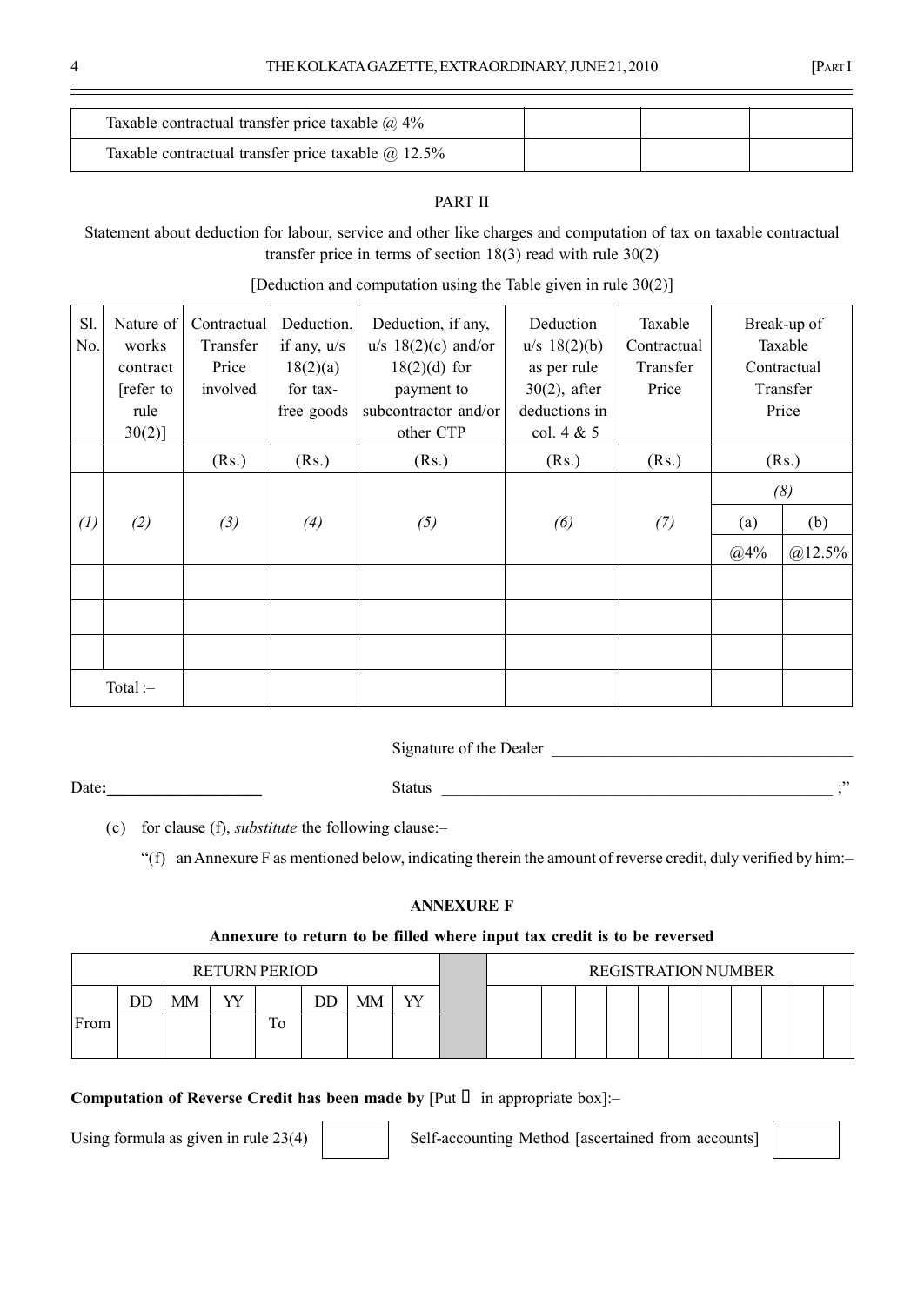|                   | [ Calculation of Reverse Credit using formula as given in rule 23(4) ]                                    |        |            |        |            |           |            |
|-------------------|-----------------------------------------------------------------------------------------------------------|--------|------------|--------|------------|-----------|------------|
|                   |                                                                                                           |        | 1st month  |        | 2nd month  | 3rd month |            |
|                   | Occasion of reversal of ITC                                                                               | Amount | <b>ITC</b> | Amount | <b>ITC</b> | Amount    | <b>ITC</b> |
|                   |                                                                                                           |        | Reversed   |        | Reversed   |           | Reversed   |
|                   |                                                                                                           | (Rs.)  | (Rs.)      | (Rs.)  | (Rs.)      | (Rs.)     | (Rs.)      |
| (i)               | Stock Transfer to agent or branch or H.O.<br>outside the State                                            |        |            |        |            |           |            |
| (ii)              | Goods used for manufacturing goods as<br>specified in Schedule A for any purpose other<br>than for export |        |            |        |            |           |            |
| (iii)             | Goods lost or damaged                                                                                     |        |            |        |            |           |            |
| (1V)              | Goods returned to supplier                                                                                |        |            |        |            |           |            |
| (v)               | Goods distributed as samples                                                                              |        |            |        |            |           |            |
| (v <sub>1</sub> ) | Goods given away as gift or at free of cost to                                                            |        |            |        |            |           |            |
|                   | the customers                                                                                             |        |            |        |            |           |            |
|                   | (vii) Others                                                                                              |        |            |        |            |           |            |
|                   | Total:-                                                                                                   |        |            |        |            |           |            |

### PART I

#### PART II

# [Statement about Reverse Credit made under Self-accounting Method]

|                   |                                                                                                           |        | 1st month  |        | 2nd month  | 3rd month |            |
|-------------------|-----------------------------------------------------------------------------------------------------------|--------|------------|--------|------------|-----------|------------|
|                   | Occasion of reversal of ITC                                                                               | Amount | <b>ITC</b> | Amount | <b>ITC</b> | Amount    | <b>ITC</b> |
|                   |                                                                                                           |        | Reversed   |        | Reversed   |           | Reversed   |
|                   |                                                                                                           | (Rs.)  | (Rs.)      | (Rs.)  | (Rs.)      | (Rs.)     | (Rs.)      |
| (i)               | Stock Transfer to agent or branch or H.O.<br>outside the State                                            |        |            |        |            |           |            |
| (i)               | Goods used for manufacturing goods as<br>specified in Schedule A for any purpose<br>other than for export |        |            |        |            |           |            |
| (iii)             | Goods lost or damaged                                                                                     |        |            |        |            |           |            |
| (iv)              | Goods returned to supplier                                                                                |        |            |        |            |           |            |
| (v)               | Goods distributed as samples                                                                              |        |            |        |            |           |            |
| (v <sub>i</sub> ) | Goods given away as gift or at free of cost<br>to the customers                                           |        |            |        |            |           |            |
|                   | (vii) Others                                                                                              |        |            |        |            |           |            |
|                   | Total:-                                                                                                   |        |            |        |            |           |            |

Signature of the Dealer

Date:  $\blacksquare$ 

- (d) after clause (g), *insert* the following clauses: $$ 
	- ì(h) an Annexure Sales Return as mentioned below, where the dealer claims deduction under sub-clause (b) of clause (55) of section 2 to arrive at 'turnover of sales', duly verified by him: $-$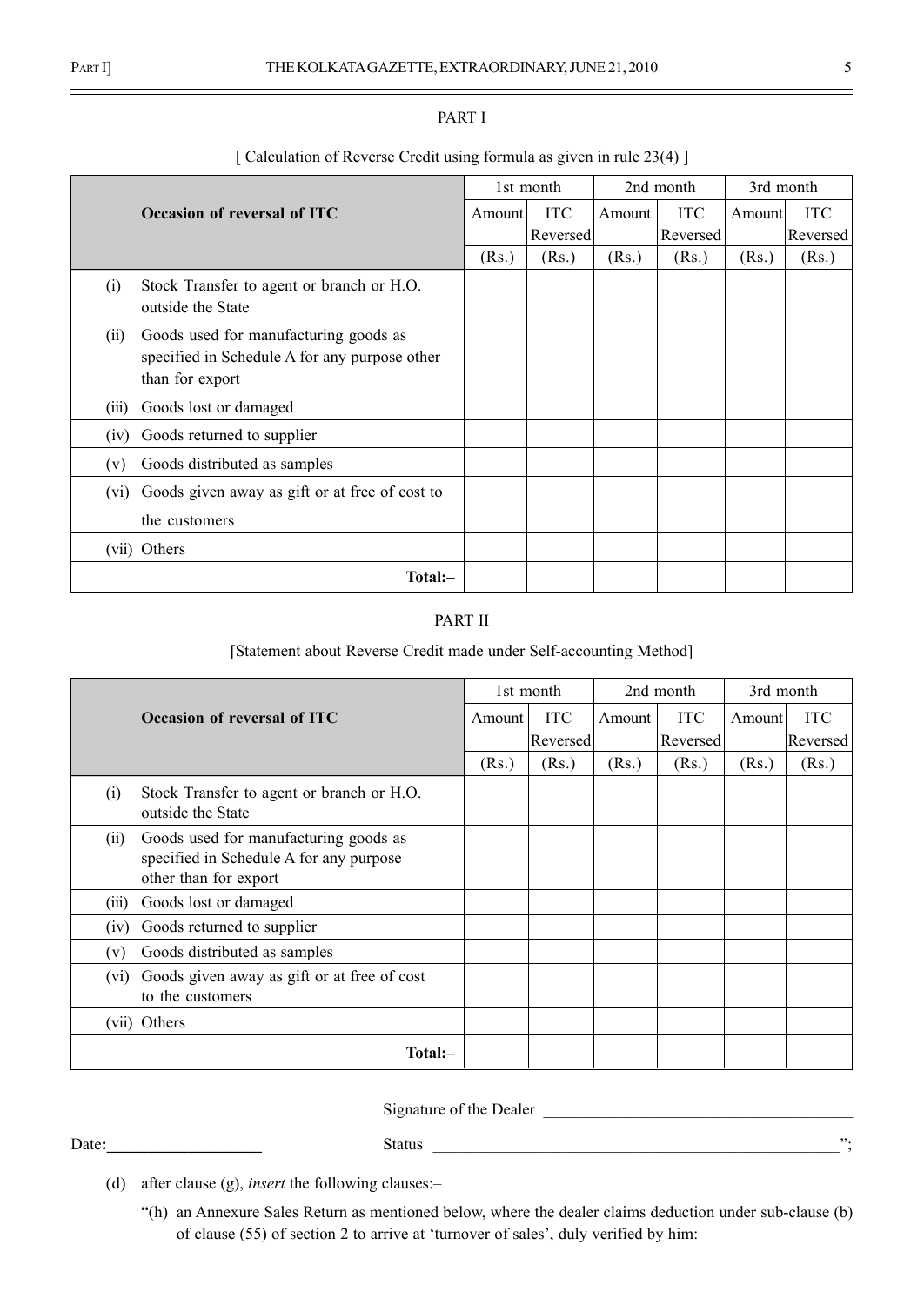#### ANNEXURE SALES RETURN

### Annexure to return to be filled where deduction is claimed in terms of sub-clause (b) of clause (55) of section 2

[Statement of intra-State sales return/rejection within W.B. as shown in serial No. 18 of Form 14 /

Form 14D]

|      |    |    | <b>RETURN PERIOD</b><br>W<br>MМ<br>DD<br>m<br>10 |  |    | <b>REGISTRATION NUMBER</b> |  |  |  |  |  |  |  |  |
|------|----|----|--------------------------------------------------|--|----|----------------------------|--|--|--|--|--|--|--|--|
|      | DD | MM |                                                  |  | VV |                            |  |  |  |  |  |  |  |  |
| From |    |    |                                                  |  |    |                            |  |  |  |  |  |  |  |  |

|        | Nature of intra-State sale<br>within W.B. | Aggregate of<br>Sale Price* | Amount of<br>Sales Return/<br>Rejection | Net Sales<br>Turnover | Tax involvement<br>in Sales Return/<br>Rejection |
|--------|-------------------------------------------|-----------------------------|-----------------------------------------|-----------------------|--------------------------------------------------|
|        |                                           | (Rs.)                       | (Rs.)                                   | (Rs.)                 | (Rs.)                                            |
|        |                                           | (1)                         | (2)                                     | $(3) = (1) - (2)$     | (4)                                              |
| (i)    | Exempt sales u/s 21                       |                             |                                         |                       |                                                  |
| (ii)   | Zero-rated sales $u/s$ 21A                |                             |                                         |                       |                                                  |
| (iii)  | Sales taxable $\omega$ 1%                 |                             |                                         |                       |                                                  |
| (iv)   | Sales taxable $\omega$ 4%                 |                             |                                         |                       |                                                  |
| (v)    | Sales taxable $\omega$ 12.5%              |                             |                                         |                       |                                                  |
| (vi)   | Sales of MRP goods $u/s$ 16(4)            |                             |                                         |                       |                                                  |
| (vii)  | Sales taxable $@$ %                       |                             |                                         |                       |                                                  |
| (viii) | Other sales  (specify)                    |                             |                                         |                       |                                                  |
|        | Total :-                                  |                             |                                         |                       |                                                  |

\*After deducting sale price of goods purchased within W.B. on payment of tax on MRP u/s 16(4) as shown in serial 17 of Form 14/Form 14D, i.e.  $(1) = [sl. 16 - sl. 17]$  of Form 14/Form 14D

Note : Amount of Total of column (4) is included in serial 30aB of Form 14/ Form 14D.

Certified that the claim of deduction in column (2) above relates only to goods return/rejection within six months from the date of relevant sale.

Signature of the Dealer

Date: Status Execution Status and Status and Status and Status and Status and Status and Status and Status and Status and Status and Status and Status and Status and Status and Status and Status and Status and Status and S

(i) an Annexure TDS as mentioned below, where the dealer claims payment of tax deemed to have been made by him in terms of sub-section (4) of section 32 by way of deduction from payment to him for execution of works contract by him within West Bengal in terms of sub-section (1) of section 40, duly verified by him:-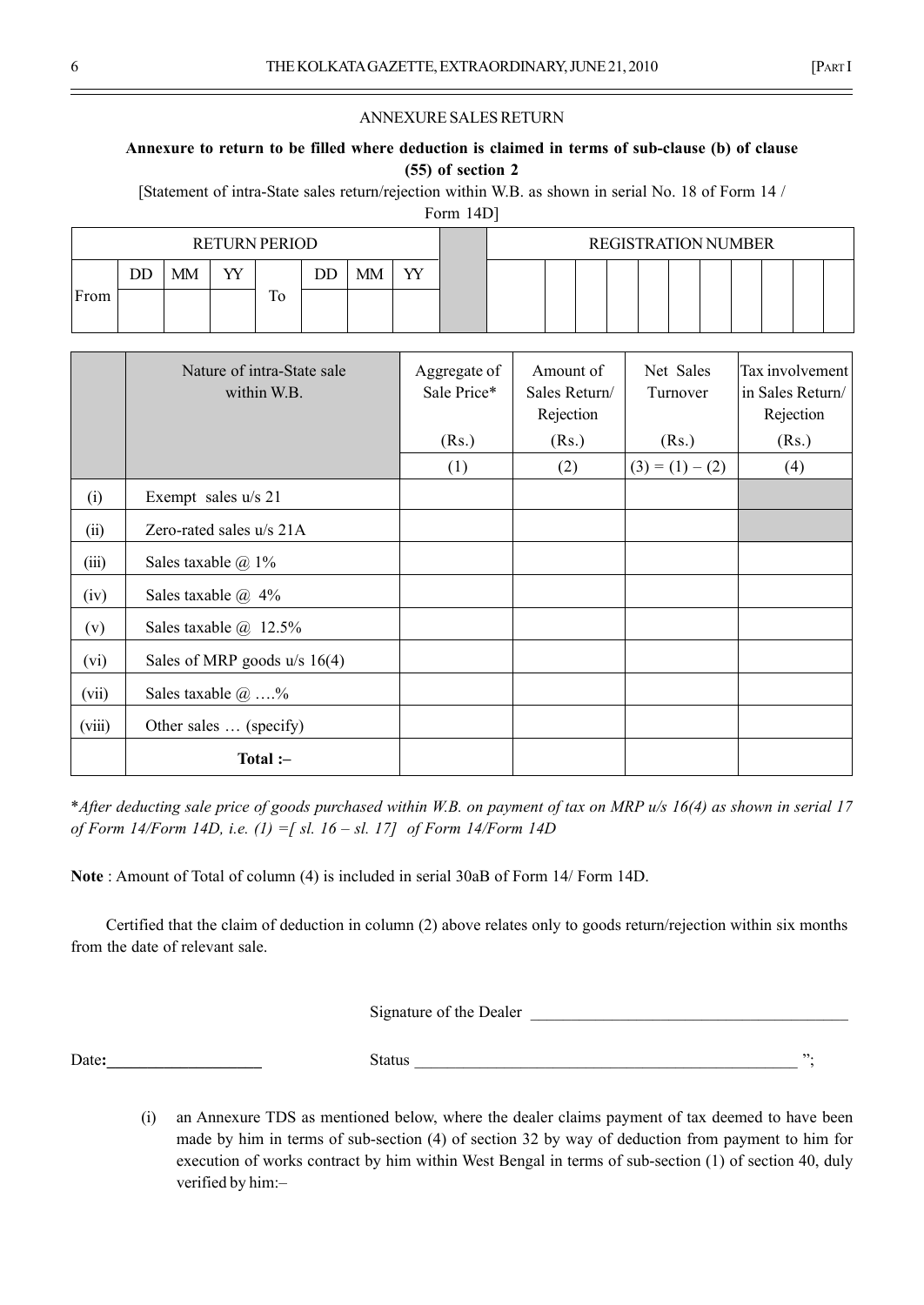#### ANNEXURE TDS

# Statement about claim of Form 18 received or receivable towards payment of tax deemed to have been made in terms of sub-section (4) of section 32 by way of deduction of tax at source under section 40

|      |                                                        |                                               | <b>RETURN PERIOD</b> |    |    |    |    |  |                  |                        |                     | <b>REGISTRATION NUMBER</b> |  |              |  |
|------|--------------------------------------------------------|-----------------------------------------------|----------------------|----|----|----|----|--|------------------|------------------------|---------------------|----------------------------|--|--------------|--|
|      | DD                                                     | <b>MM</b>                                     | YY                   |    | DD | МM | YY |  |                  |                        |                     |                            |  |              |  |
| From |                                                        |                                               |                      | Tо |    |    |    |  |                  |                        |                     |                            |  |              |  |
|      |                                                        |                                               |                      |    |    |    |    |  |                  |                        |                     |                            |  |              |  |
|      |                                                        |                                               |                      |    |    |    |    |  |                  |                        |                     |                            |  |              |  |
| S1   |                                                        | Name of the contractee by Full Postal Address |                      |    |    |    |    |  | Total amount of  |                        | Total amount of tax |                            |  | Whether Form |  |
| No.  | whom deduction u/s 40 has of contractee                |                                               |                      |    |    |    |    |  | payment received | deducted under section |                     |                            |  | 18 has been  |  |
|      | during the period<br>40 during the period<br>been made |                                               |                      |    |    |    |    |  |                  | received in full       |                     |                            |  |              |  |
|      |                                                        |                                               |                      |    |    |    |    |  | (Rs.)            |                        | (Rs.)               |                            |  | or not       |  |
|      |                                                        |                                               |                      |    |    |    |    |  |                  |                        |                     |                            |  |              |  |

|  | TOTAL:- |  |  |
|--|---------|--|--|
|  |         |  |  |

Signature of the Dealer

Date: The contract of the contract of the Status and Status and Status and Status and Status and Status and Status and Status and Status and Status and Status and Status and Status and Status and Status and Status and Stat

- $(3)$  in Form  $14$ ,—
	- (a) in PART A, in sub-heading in column A, for the words, letters and brackets "Amount  $(Rs.)$ ", substitute the words, letters and brackets "Amount (Rs.) excluding VAT";
	- (b) in PARTAA, $-$ 
		- (i) in the heading, for the words, figures and brackets "Import of goods from outside the State of West Bengal", *substitute* the words, figures and brackets "Import of goods from outside the State and purchase made from within the State under section 5(3) of the Central Sales Tax Act, 1956";
		- (ii) after serial number 15D and the relevant entries in column (2) and column (3) thereto, insert the following serial number in column (1) and the entries in column (2) and column (3) thereto:-

 $\degree$  15E. Goods purchased within the meaning of sub-section (3) of section 5 Rs. of the Central Sales Tax Act, 1956 from within the State of West Bengal.  $\vert$  ";

- (c) in Part  $B_{\tau}$ 
	- $(i)$  in serial No. 18, for the words, letter, figures and brackets "Sales \*return/rejection within six months from date of sale  $[Sec. 2(55)(b)]$ ", *substitute* the words letter, figures and brackets "Intra-State sales \*return/rejection within six months from date of sale [sec.  $2(55)(b)$ ] [Statement to be furnished in Annexure Sales Return]";
	- (ii) in the heading before serial number 20, for the words and figure "Break-up of turnover of sales as in 19", *substitute* the words, figures and brackets "Break-up of turnover of sales as in 19 [In case of No Claim of sales return in sl. 18] / Break-up of Aggregate of Sale Price as in column (1) of Annexure Sales Return [If sales return is claimed in sl. 18]";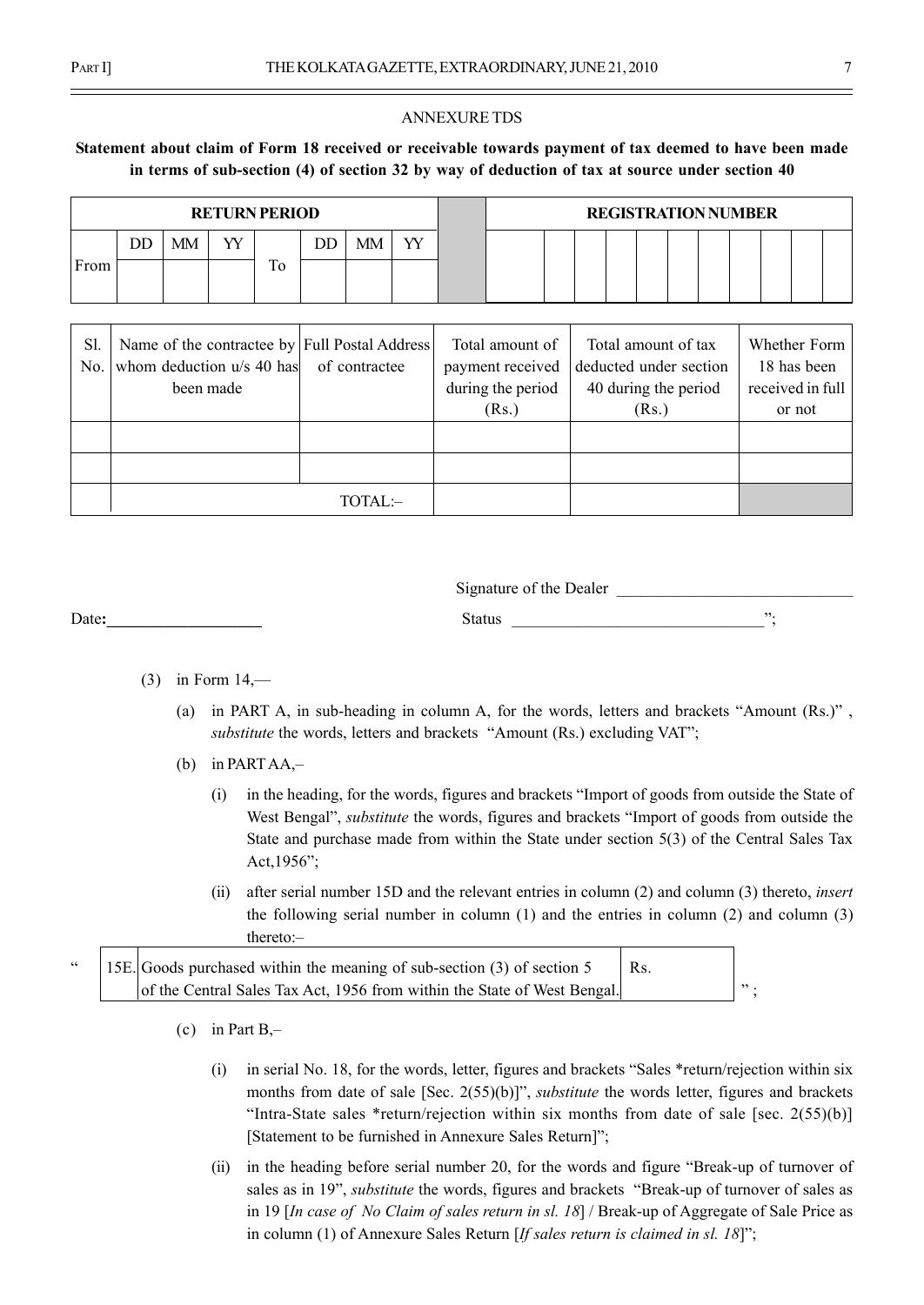- (iii) in serial No. 30a, for the words "Adjustment, if any, of output tax", *substitute* the words "Adjustment of output tax on account of sales return, if any";
- (iv) after serial number 30a, *insert* the following serial number and the entry thereto: $-$
- 30b. Adjustment of output tax, if any, other than for sales return  $\begin{bmatrix} \cdots \\ \cdots \end{bmatrix}$ 
	- (d) in Part C, in serial No. 42, in item (a), for the words "Tax deducted at source", *substitute* the words and brackets "Tax deducted at source [Statement to be furnished in Annexure TDS]";
	- (e) in serial No. 45, *substitute* the following serial No.: $$ 
		- ì45. Payment Details

| Date                 | Challan |      | Bank / Treasury |      | Period   |     | Amount (Rs.) |          |  |
|----------------------|---------|------|-----------------|------|----------|-----|--------------|----------|--|
| $(dd/\text{mm/yyy})$ | No.     | Name | <b>Branch</b>   | Code | (yyyymm) | Tax | Interest     | Late Fee |  |
|                      |         |      |                 |      |          |     |              |          |  |
|                      |         |      |                 |      |          |     |              |          |  |
|                      |         |      |                 |      |          |     |              |          |  |
|                      |         |      |                 |      |          |     |              |          |  |
|                      |         |      |                 |      | Total:-  |     |              | ∣";      |  |

- (f) in serial No.  $47$ , $-$ 
	- (i) for the words and letters "Tax invoices received for purchases from  $W.B."$ , *substitute* the words and letters "Tax invoices received for purchases from W.B. and on which ITC has been claimed";
	- (ii) for the words "Amount of purchase", *substitute* the words "Amount of purchase (excluding VAT $"$ ;
- (4) in Form  $14D$ , $-$ 
	- (a) in PART A, in sub-heading in column A, for the words and brackets "Amount  $(Rs.)$ ", *substitute* the words, letters and brackets "Amount (Rs.) excluding VAT";
	- (b) in Part AA, $-$ 
		- (i) in the heading, for the words, figures and brackets "Import of goods from outside the State of West Bengal", *substitute* the words, figures and brackets "Import of goods from outside the State and purchase made from within the State  $u/s$  5(3) of the CST Act,1956";
		- (ii) after serial number 15D and the relevant entries in column (2) and column (3) thereto, insert the following serial number in column  $(1)$  and the entries in column  $(2)$  and column  $(3)$  thereto:

|  | "   15E.   Goods purchased within the meaning of sub-section (3) of section 5 of the $ $ Rs. |  |
|--|----------------------------------------------------------------------------------------------|--|
|  | Central Sales Tax Act, 1956 from within the State of West Bengal.                            |  |

- (c) in Part B,—
	- (i) in serial No. 18, for the words, letter, figures and brackets "Sales  $*$ return/rejection within six months from date of sale [sec.  $2(55)(b)$ ]", *substitute* the words letter, figures and brackets "Intra-State sales \*return/rejection within six months from date of sale [sec. 2(55)(b)] [Statement to be furnished in Annexure Sales Return]";
	- $(ii)$  in the heading before serial No. 20, for the words and figure "Break-up of turnover of sales as in 19", *substitute* the words, figures and brackets "Break-up of turnover of sales as in 19 [in case of No claim of sales return in sl. 18] / Break-up of Aggregate of Sale Price as in column (1) of Annexure Sales Return [If sales return is claimed in sl. 18]";
	- (iii) in serial No. 30a, for the words "Adjustment, if any, of output tax", *substitute* the words "Adjustment" of output tax on account of sales return, if any";